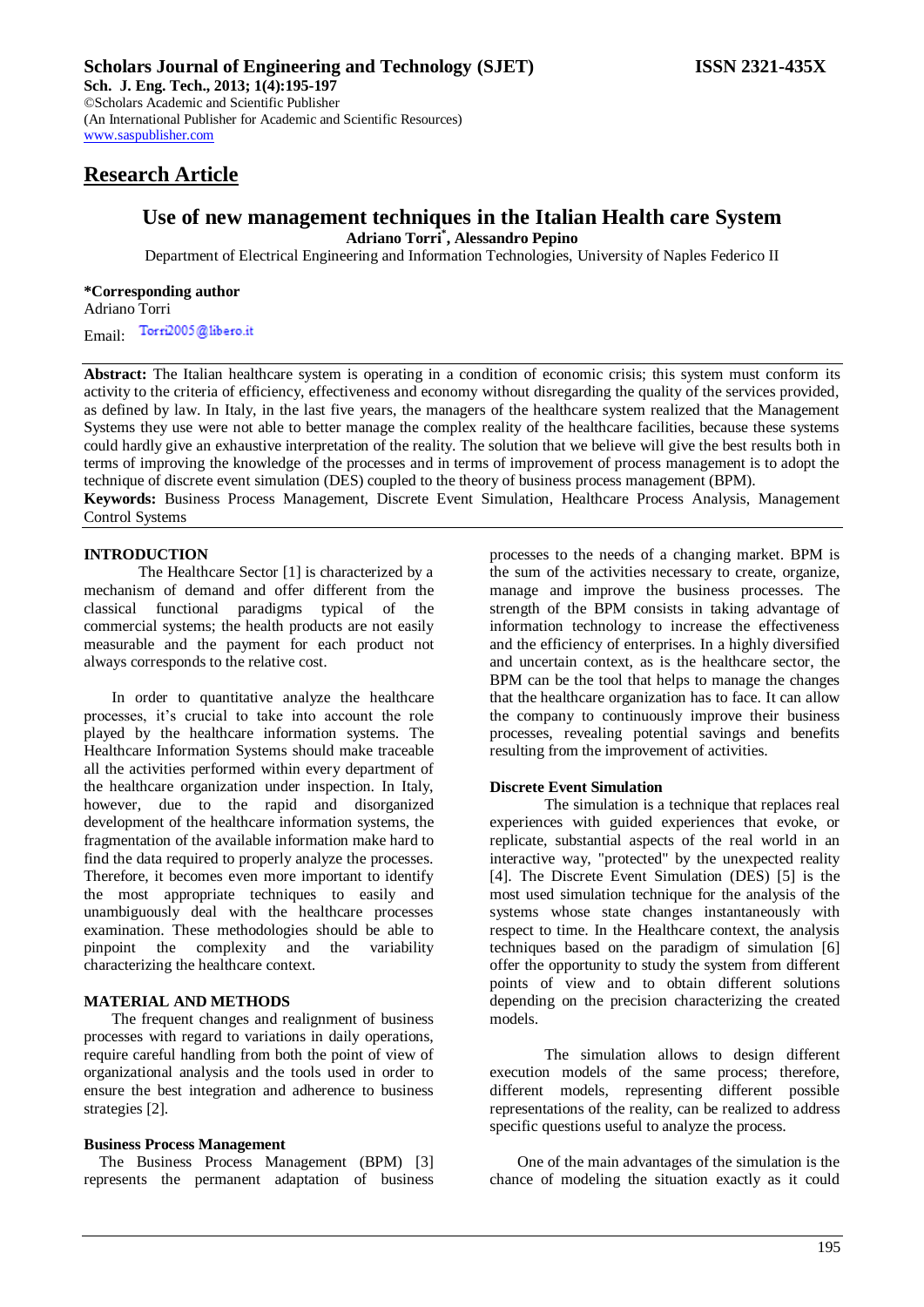occur in the actual world. Different models can be created using DES, each one with its own behavior. Through the simulation tools, we are able to design systems that can replicate, an already existing reality, adding new functional solutions and/or events, in order to study their effects in the process execution. Furthermore, the addition of particular events allows to evaluate alternative design choices for the system under consideration. Through the simulation, the operating behaviors of the system can be defined at any time and/or dimensioned in a probabilistic manner. This is a great advantage, as it allows users to make a systematic examination of their choices, starting from the same model. All the analysis performed using DES systems represent either a global environment, or the representation of a specific workflow or procedure; in both the cases the purpose of the model is to compare different strategies in order to identify the one that best fits the criterion of decision makers.

## **STATE OF THE ART**

The DES technique, in Italy, is used for the analysis of the business process within manufacturing companies, while it is less used in the healthcare sector. Every object in the model has particular impacts on what it is going to happen in the whole system; the duration of each activity can be defined through specific functions, usually represented by specific probability distributions, that can be defined with high level of flexibility in order to have a wide choice of the adopted solutions to set according to the reality under investigation.

The simulation models, in addition to being an alternative to the use of analytical models, are proposed as a support tool within any decision-making process whose use is particularly useful as a support of:

- Design of new systems;
- Improvement of existing production conditions;
- Dynamic Performance Verification of layout;
- WHAT-IF Analysis;
- Improving knowledge of already existing realities;
- Comprehension of the operative logic of the production process.

The main reason underlying the spread of the simulation technique in healthcare at international level is its capability to deal with dynamic realities, allowing the analysis of complex systems in an easy way. It's important to take into account that it's not always possible to test new operating methods on the real system, especially in those contexts, as the Italian Public Healthcare system, in which every experiment cannot be carried out without compromising the system itself. The simulation carried out through a DES system has a lower cost than the real experimentation.

The power of the simulation is represented by the chance, once built a model, to apply, with simple modifications of the parameters of the model, all the possible changes required to examine all the possible variants of interest for the stakeholders. Therefore, it should be possible, through this model, analyze all the possible behavior of the actual system.

The activity of simulation is composed by several stages. First of all, a model is designed in this step all the operating procedures are defined. Secondly, the evens characterizing the system are generated. Finally, from the simulated system, a series of statistical observations on the performance of the system are obtained.

## **STATE OF RESEARCH AND EXPECTED OUTCOME**

Our research activity focuses on the identification of suitable techniques to quantitatively analyze healthcare processes, in order to measure performance and simulate improvements. Examined the main process measurement methodologies applied in the most important healthcare systems in the world [7- 9], we considered the discrete event simulation (DES) [10-11] as a promising and suitable methodology applicable for the analysis of the Italian Healthcare System. Thanks to its extreme versatility and flexibility of use the DES technique is able to provide quantitative representation of the process and to help and support the operators in the identification of the most appropriate management solutions in order to manage the process.

We are trying to apply the DES methodology using SIMUL8 software - to some particular case study, belonging to the Healthcare System of the Campania Region. In these studies, the DES has been used in support of the classic methods of Management Control.

These studies are still in progress, but we have seen that, using this technique, is possible to obtain some new information about the processes of the healthcare facilities, for example quantitative information about the activities that are being carried out in the structures; such information are crucial for the stakeholders both to improve the processes execution and to have better information about the processes.

It has also be noticed that the use of the simulation technique applied to a particular functional area of these organizations were considered suitable to be extended to the whole structure; a typical example is represented by the measure of service times and costs.

The DES technique allows to analyze deeply the activities carried out in the structure concerning for instance the resources responsible of the execution of